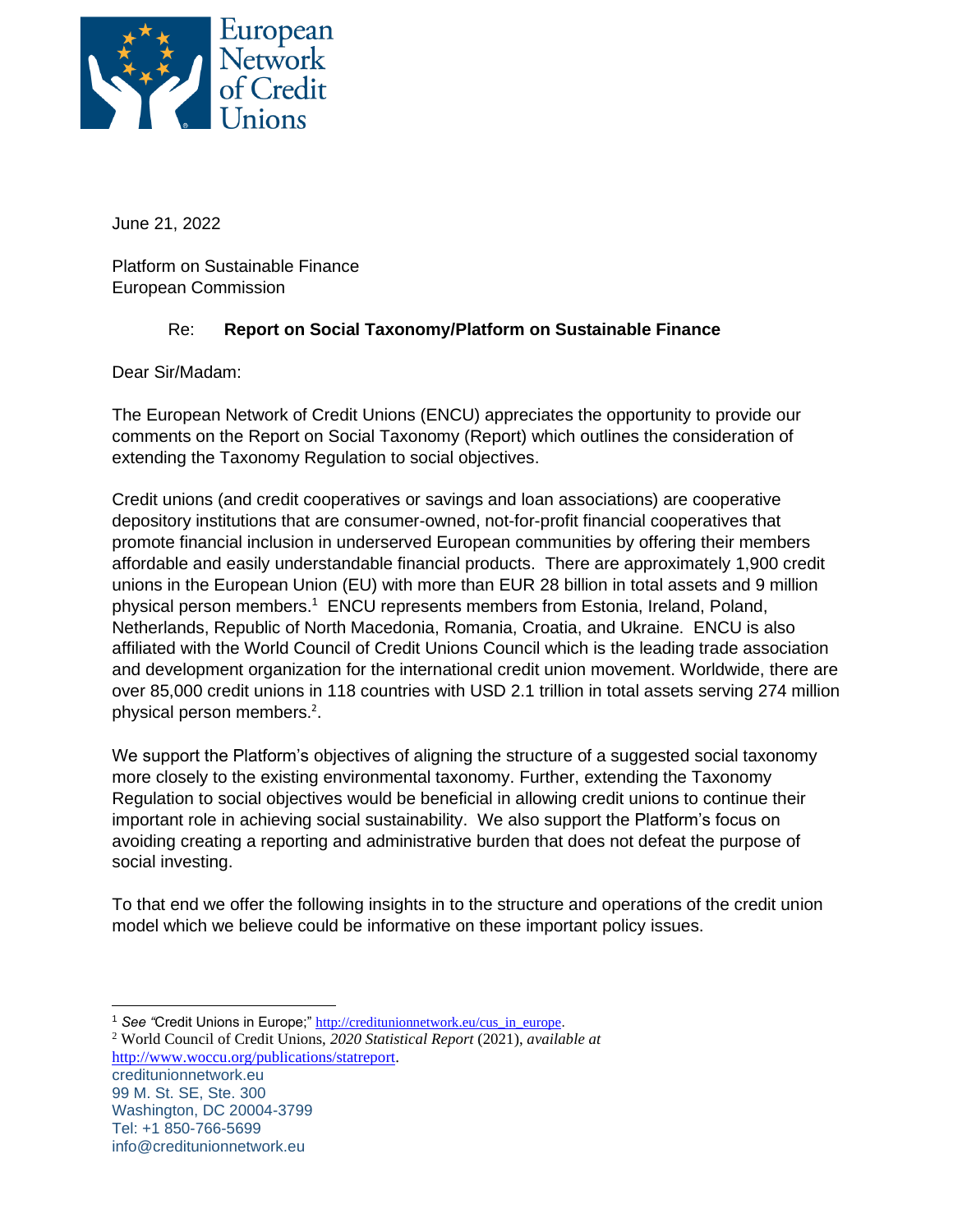

Credit unions are member-owned, democratically governed, not-for-profit cooperative financial institutions generally managed by volunteer boards of directors with a specified mission of promoting thrift and providing access to credit for provident purposes to their members, especially those of modest means.

Precisely because of their cooperative structure, credit unions behave differently from investorowned financial institutions and that difference in behavior produces substantial benefits to the world's millions of credit union members, to non-members, and the economy as a whole.

Two features of the cooperative structure are crucial in generating substantial benefits to society: 1. their total focus on member value and service; and 2. their tendency for risk aversion. Because of a credit unions' strong member focus, driven by their democratic governance structure, credit unions have every incentive to not only "pass on," but also to leverage the benefits of their corporate structure rather than diverting it in some form of expense preference<sup>3</sup> or payments to a stockholder.

The cooperative structure also discourages excessive risk taking by credit unions. Because they take on less risk, credit unions tend to be less affected by the business cycle and can therefore serve as an important counter cyclical economic force in local markets, softening the blow of economic downturns in local economies. In addition, credit unions' member focus and the absence of a strong profit motive allow them to offer significant advantages to their members of modest means.

This structure is significant in that we know that it results in numerous direct social benefits to the community. Credit unions are community-based institutions with field of membership restrictions and do not operate on a cross-border basis. This means that all the earnings flow back into the local communities that they serve.

In the United States the benefits of this structure have been documented. The Credit Union National Association in 2018 calculated that the nation's credit unions delivered direct financial benefits to members totaling \$11.8 billion and since 2007 and those financial benefits have totaled \$101.8 billion<sup>4</sup>. Furthermore, several independent researchers have found that credit unions have a moderating influence on bank pricing: raising bank deposit interest rates and lowering bank loan rates.11 Based on this research, CUNA estimates that bank customers saved \$4.6 billion in 2018 from more favorable bank pricing arising from the presence of credit

<sup>3</sup> "Expense preference" refers to managerial behavior that places the preferences of managers (inflated salaries and benefits, perquisites, lavish offices, etc.) ahead of the otherwise recognized goals of the firm. In an investor owned firm, expense preference behavior would result in sacrificing profit (investor value) for managerial preferences.

<sup>4</sup> *See* Credit Union National Association, *Credit Union Not-For-Profit-Tax Status: History, Benefits, and Public Policy Tax Coniderations*, (April 2019) *available* at [https://news.cuna.org/ext/resources/NewsNow/2019/04-](https://news.cuna.org/ext/resources/NewsNow/2019/04-2019/CUTaxStatusWhitePaper_April19.pdf) [2019/CUTaxStatusWhitePaper\\_April19.pdf.](https://news.cuna.org/ext/resources/NewsNow/2019/04-2019/CUTaxStatusWhitePaper_April19.pdf)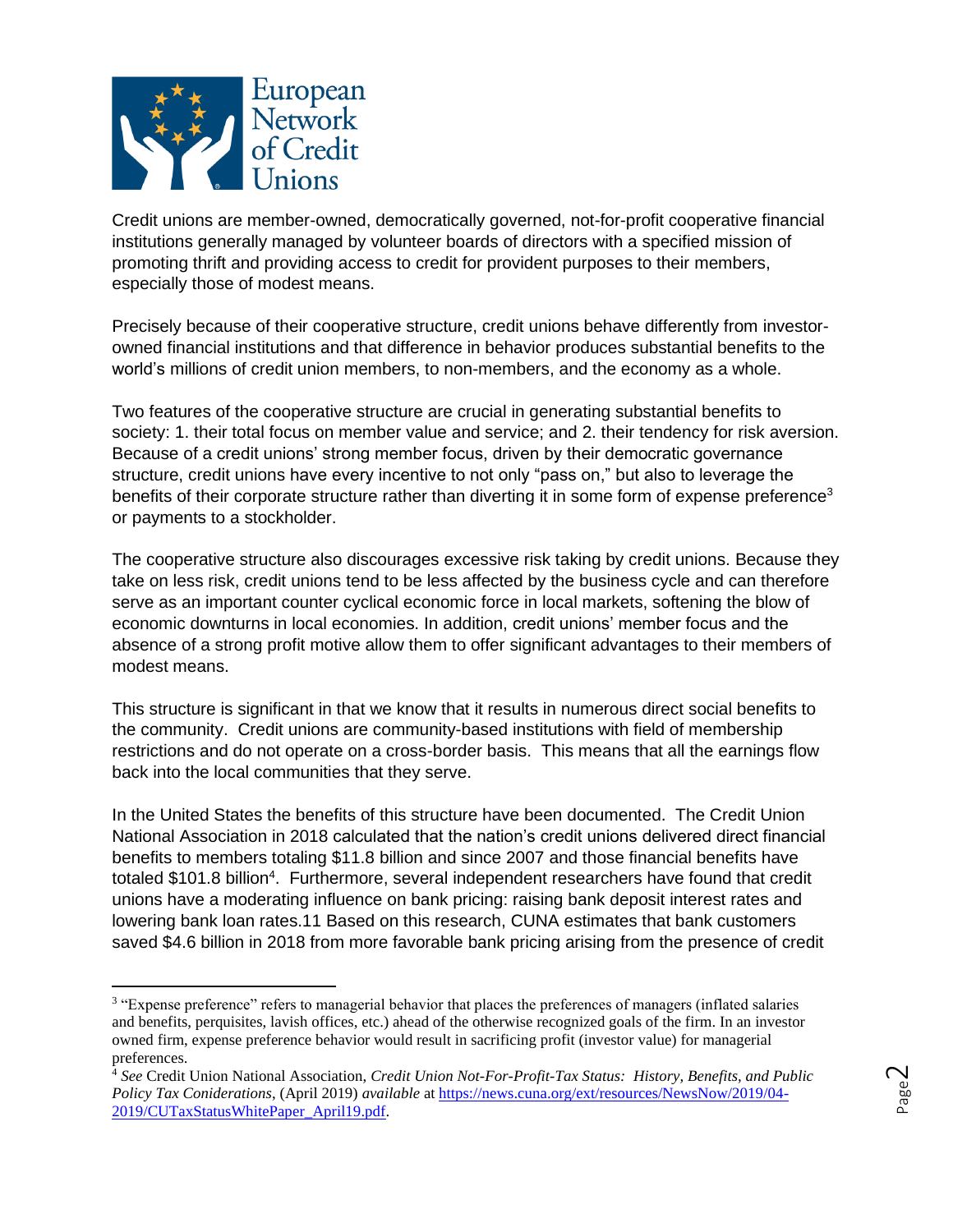

unions in their local markets<sup>5</sup>. Since 2007, those non-member financial benefits have totaled approximately \$39.4 billion. Finally, In addition to the benefits credit unions provide member and non-members, they have a positive impact on the economy as a whole. Indeed, CUNA has calculated that in 2017 credit unions contributed \$121 billion in value added or economic activity to the U.S. economy<sup>6</sup>.

As far as a methodology, we would urge you to look at the efforts of Donore Credit Union in Ireland. Donore Credit Union developed a methodology to place a number documenting the social dividend that their credit union generated. Their study, along with their methodological approach demonstrated that their efforts generated an enormous social dividend during the 2018 - 2019 financial year in excess of EUR 25 million. For every EUR 1 equivalent invested into Donore Credit Union, in the region of EUR 10 of social value was created<sup>7</sup>. This is an astounding number that could only be accomplished by the unique cooperative model afforded by a credit union.

Speaking directly to the third objective of the social taxonomy which focuses on inclusive and sustainable communities and societies which focuses on the impacts of activities on communities and the wider society, we urge consideration of the role of credit unions in the financial sector. The credit union not-for-profit cooperative model Credit generally provides direct financial benefits to members through lower loan rates, higher saving rates, and fewer, lower fees than comparable for-profit banking institutions. The Credit Union National Association (CUNA) estimates that credit unions provided \$12,557,606,745 in direct financial benefits to the 127,848,853 members in the United States during the twelve months ending December 2021<sup>8</sup>.

These financial numbers, however, only begin to tell the story of the impact that credit unions have on their members. Not-for-profit, member-owned credit unions are consumers' best financial partner and advance the communities they serve. Data shows that, on average, credit union members are more financially resilient than other consumers. Credit union members are also significantly more likely than non-members to use financial education and counseling services. This means that credit union members are more likely to engage in practices that improve their financial well-being and report that the financial institution they own has improved their financial well-being.

 $6$  Id.

 $<sup>5</sup>$  Id.</sup>

<sup>77</sup> *See* Donore Credit Union, *Social Return on Ivestment Study* (June 2020) *available at* [https://www.donorecu.ie/images/library/documents/27022020-124055.pdf.](https://www.donorecu.ie/images/library/documents/27022020-124055.pdf) Further information on the methodology utilized in the Study can be viewed a[t https://www.donorecu.ie/social-return-on-investment.](https://www.donorecu.ie/social-return-on-investment)

<sup>8</sup> *See* Credit Union National Association, *CUNA U.S. Membership Benefits Report* (December 2021) *available at*  [file:///C:/Users/APrice/Downloads/MembBenefits-National-D21.pdf.](file:///C:/Users/APrice/Downloads/MembBenefits-National-D21.pdf)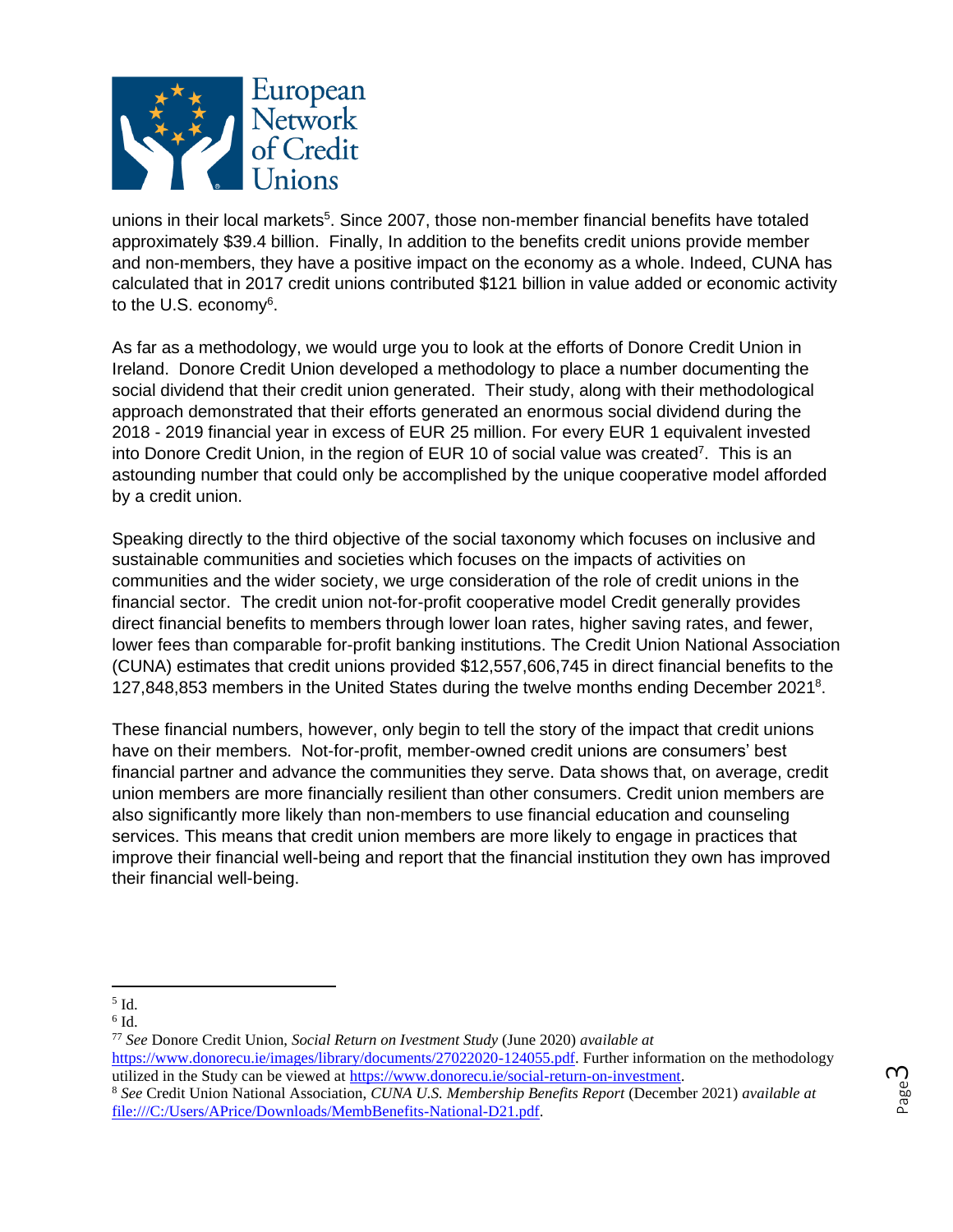

A recent survey of credit unions documented the success credit unions have on they communities and societies<sup>9</sup>. Notably, the survey found impact in the following areas:

- 1. Consumer Financial Well Being: Credit Unions improve financial well-being for all:
	- Credit union members are two times more likely than nonmembers to say they have received personalized financial education and/or counseling;
	- Credit union members have clearly acted on the advice they received: Those who don't use credit unions are nearly two times more likely than members to say that they haven't established a financial buffer to meet unexpected expenses; and
	- Credit union members are 1.5 times more likely than nonmembers to say they are "very positive" their financial institution has improved their financial well-being.
- 2. Financial Well-being & Women: Credit unions significantly improve financial wellbeing among women:
	- Women who are credit union members are nearly two times more likely than nonmembers to say they have received financial personalized financial education and/or counseling;
	- Women who don't use credit unions are nearly two times more likely than women who are members to say that they haven't established a financial buffer to meet unexpected expenses; and
	- Women credit union members are 1.5 more likely than nonmembers to say they are "very positive" their financial institution has improved their financial well-being.
- 3. Financial Well-being & People of Color: Credit unions significantly improve financial well-being among people of color
	- People of color who are credit union members are nearly two times more likely than nonmembers to say they have received personalized financial education and/or counseling;
	- People of color who don't use credit unions are over two times more likely than their counterparts who are credit union members to say that they haven't established a financial buffer to meet unexpected expenses; and
	- People of color who are credit union members are 1.4 times more likely than nonmembers to say they are "very positive" their financial institution has improved their financial well-being.
- 4. Financial Well-being & Rural Residents: Credit unions significantly improve financial well-being in rural America

<sup>9</sup> *See* Credit Union National Association, *Credit Unions Lead in Improving Financial Well-Being for All available at* <https://www.cuna.org/advocacy/priorities/credit-unions-improve-financial-well-being.html>*.* 

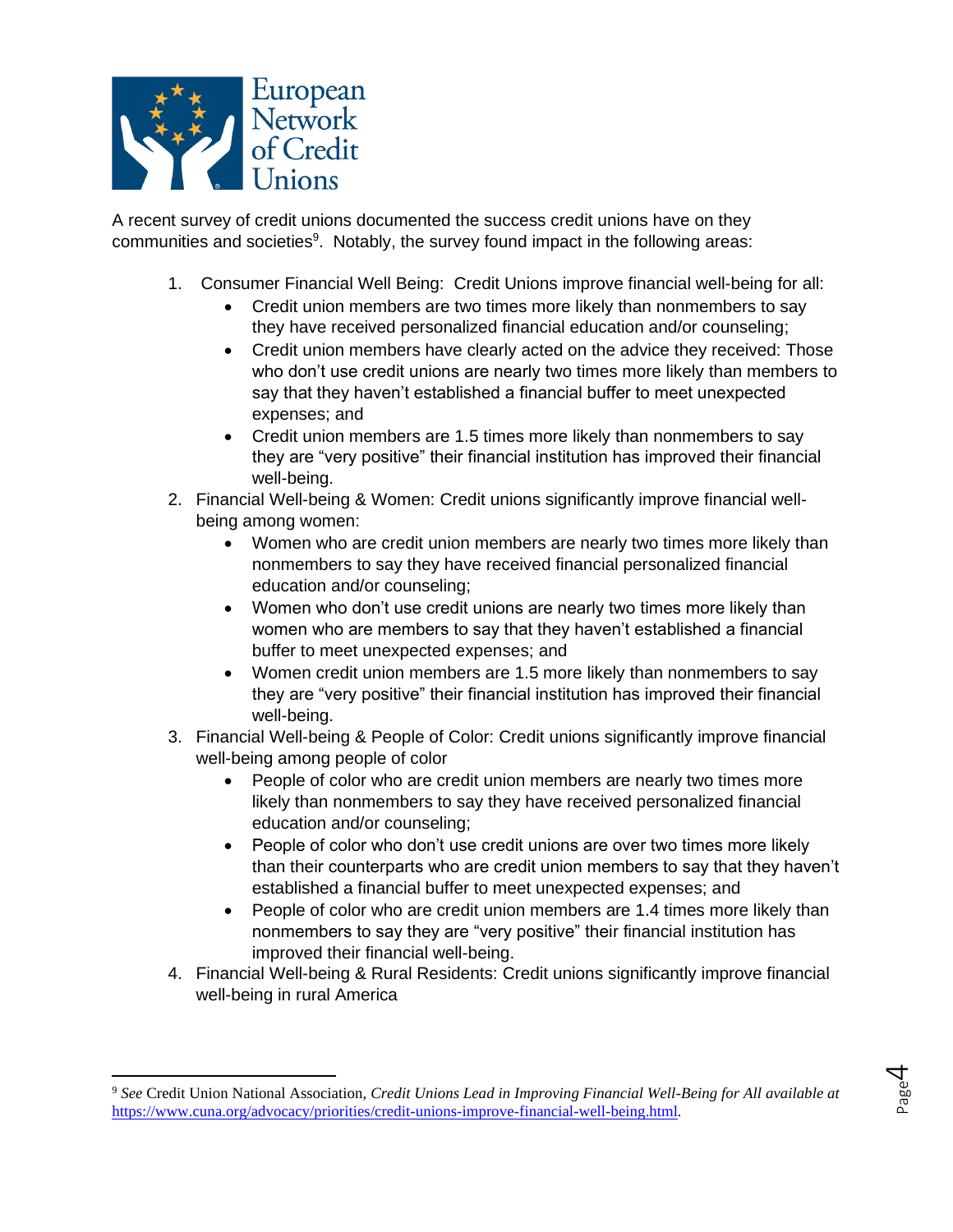

- Rural residents who are credit union members are 1.8 times more likely than nonmembers to say they have received personalized financial education and/or counseling;
- Rural residents who don't use credit unions are nearly 1.5 times more likely than rural residents who are members to say that they haven't established a financial buffer to meet unexpected expenses; and
- Rural resident credit union members are over two times more likely than nonmembers to say they are "very positive" their financial institution has improved their financial well-being.
- 5. Financial Well-being & Educational Attainment: Credit unions significantly improve financial well-being among those without college degrees
	- Those without college degrees who are credit union members are nearly two times more likely than their nonmember peers to say they have received personalized financial education and/or counseling;
	- Those who don't have a college degree and don't use credit unions are 1.7 times more likely than their peers who are credit union members to say that they haven't established a financial buffer to meet unexpected expenses; and
	- Those with lower levels of educational attainment and credit union membership are 1.5 times more likely than their counterparts who are nonmembers to say they are "very positive" their financial institution has improved their financial well-being.

Access to affordable, reliable and self-sustainable financial services improves lives on many different levels. Credit unions work to expand services to people of all income levels. This makes credit unions uniquely positioned to drive how the financial services industry can better foster financial inclusion. Credit unions model places the interests of their members top of mind, prioritizing personable, altruistic service. The "people helping people" philosophy is at the cored of their "DNA" which operates to the social benefit of all. Financial inclusion and the nexus with sustainable communities is embodied by the credit union cooperative model.

To this end we urge the consideration of designating financial institutions such as credit unions as their own social taxonomy without the need for reporting beyond their current regulatory framework. At a minimum any additional reporting should be included within their existing reporting framework. The concern over additional regulatory is quite prescient in credit unions because of their not-for-profit model. Credit unions are highly regulated financial institutions with their own reporting that already requires significant reporting and auditing mainly for the purposes of safety and soundness and consumer protection, among other reasons. We are concerned that a separate reporting requirement may cause confusion and cause significant costs to be incurred. We would urge any reporting requirements for credit unions to be controlled and governed by their prudential regulator at the national level.